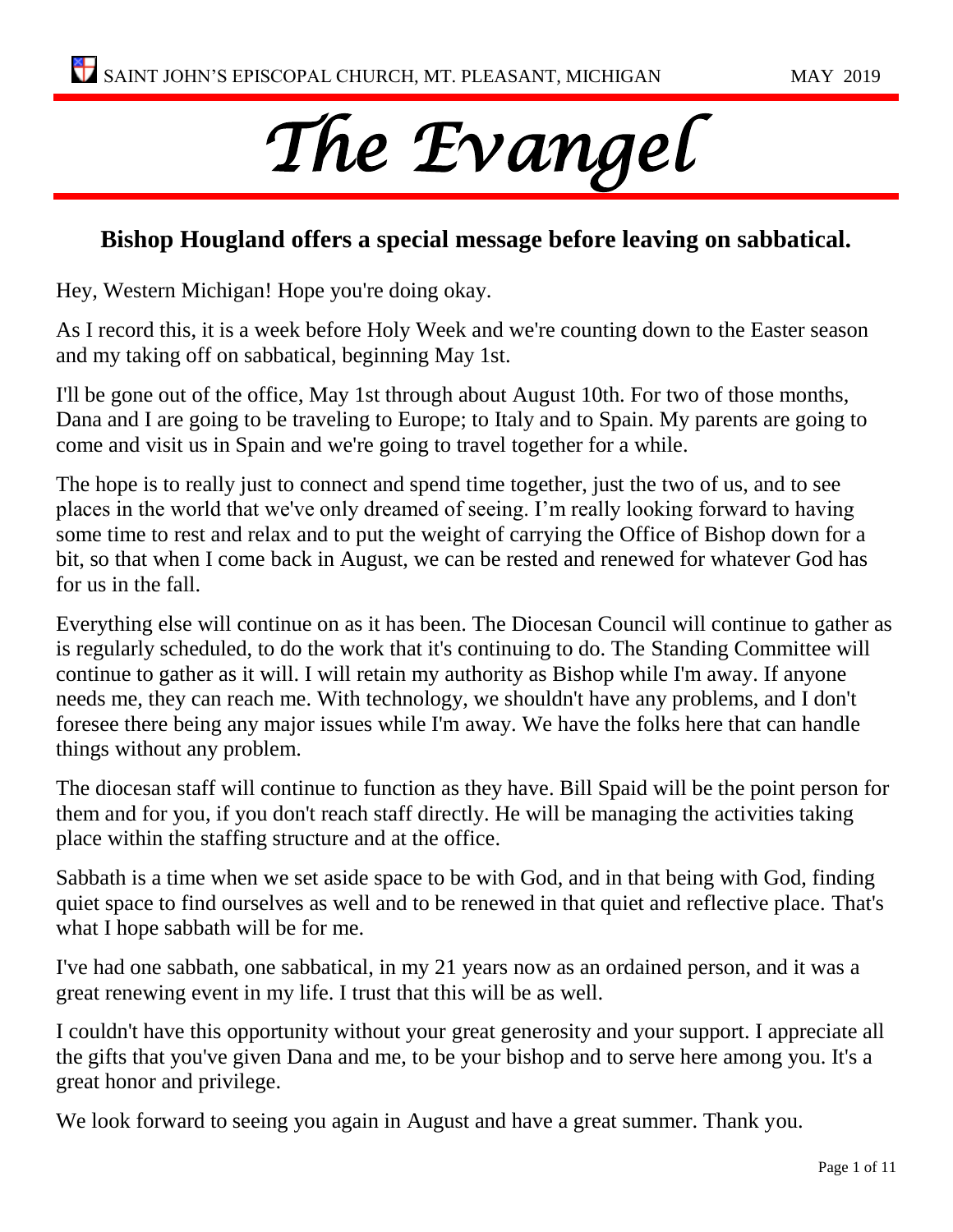

**Remember Our Homebound Members** Stop by to visit or drop a card to our parish members who are homebound.

#### **Alma Dickerson**

461 E. Wing Rd., Mt. Pleasant 772-2516.

#### **Al Neal**

Longtime member of St. John's, has moved to Brighton to be near his son. His new address is: Brookdale Brighton 833 E. Grand River Ave., Apt. 122 Brighton, MI 48116.

#### **St. John's Prayer Group**

The 16 members of the Prayer Group offer petitions daily for the church and for specific requests. All parishioners are welcome to become members of



the Prayer Group or to submit requests by calling Sandy Wood, 773-9326, Martha Rarick, 773-7510, or the church office at 773-7448.

#### **Home Communion** Just a reminder: you should

let the parish office know if you are ill and wish to receive communion or a visit from either the clergy or a Lay Eucharistic Minister



| David Blackburn            | 5  |
|----------------------------|----|
| Dick Wood                  | 7  |
| Jacob Hartshorne           | 10 |
| Kathryn Wills              | 14 |
| Patricia Claussen          | 16 |
| Candy Henderson            | 17 |
| Don Schurr                 | 18 |
| Katie Brockman Hodgkins    | 19 |
| <b>Yvette Crandall</b>     | 20 |
| Ulana Klymyshyn            | 28 |
| <b>Emily Scott Ahaffer</b> | 29 |
| Joan Kadler                | 31 |
|                            |    |



Rod Leslie and Marian Matyn 23

#### **The Altar Flower Calendar**

is posted near the back door of the Church. Please consider a Sunday that is a good date for you to honor or remember a loved one and sign up to provide altar flowers. Flowers are a wonderful addition to worshiip!

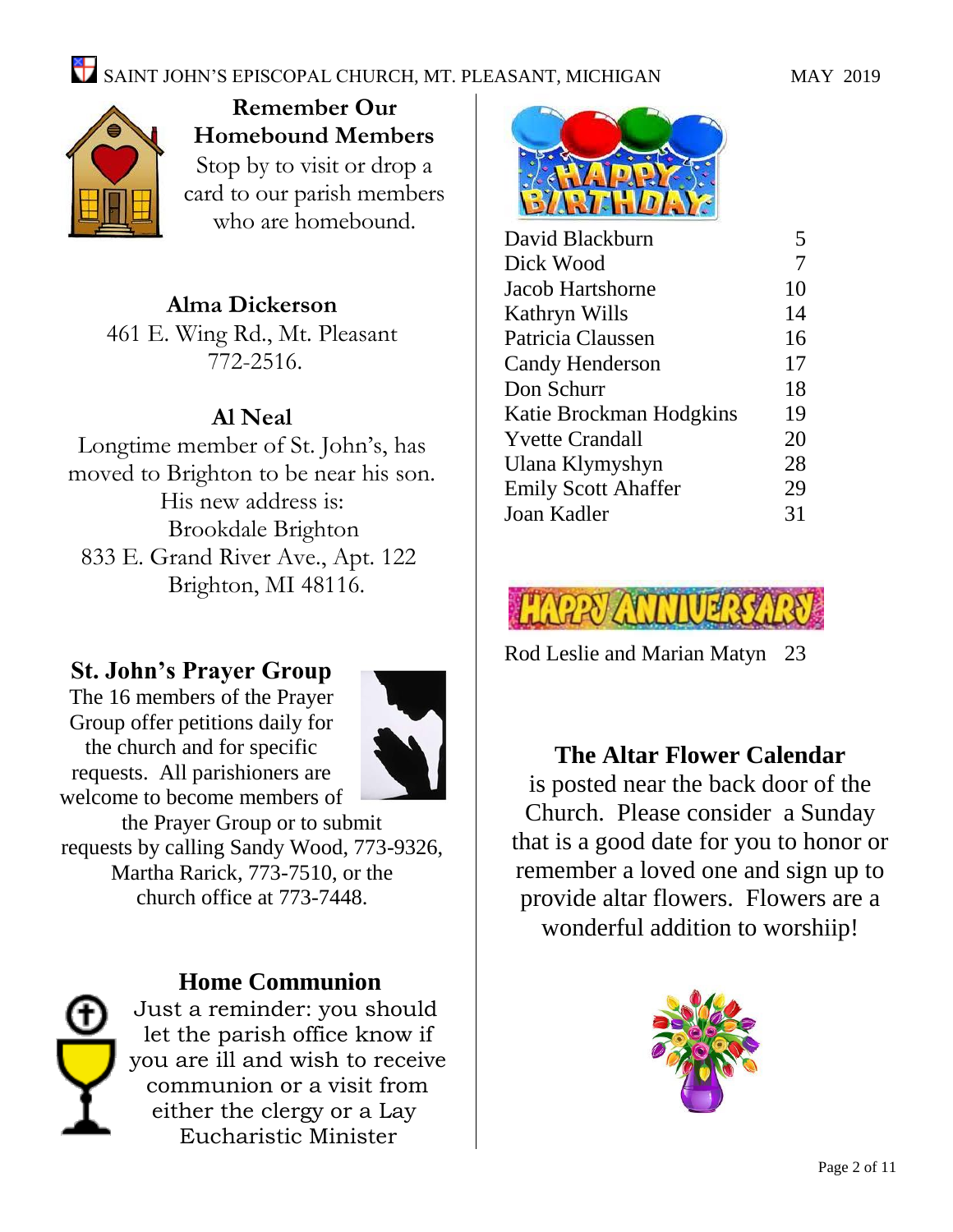## Outside the Tent

In late March, over a span of ten days, three churches burned to the ground in St. Landry Parish. The arsonist, the son of a police officer in the parish, set the blazes and has been charged with hate crimes. In the words of Louisiana's governor, the arsonist's actions were reminders of a "dark past of intimidation and fear."

On April 15, the Cathedral of Notre Dame was ravaged by fire. Construction of the cathedral began in 1163, and was completed 82 years later, in 1345. For all those years it has been the spiritual center of life in Paris. Henry and I have stood beneath the rose windows, and have marveled at the flying buttresses supporting the cathedral's weight.

In Colombo, Sri Lanka, on Easter morning, three churches and three hotels were blown up, terrorism probably inspired by ISIS. More than 320 persons died: residents of the city who were attending Easter worship; tourists who had come to Sri Lanka on business or vacation.

As I reflect on Holy Week, which we celebrated with quiet, thoughtful services—sharing bread and wine, washing one another's feat, walking the way of the cross with Jesus and with those who suffer today as he did 2,000 years ago—I think how fortunate we have been, and how quickly all that can change in this increasingly angry world, on our increasingly unstable planet. We must never—as the ancient Hebrews did—assume that God will favor us with safety, wealth, and long lives. We must instead give thanks for our blessings, and do what we can to keep

before us the promise of Jesus that he will be with us always, "to the end of the age" (Matthew 28:20).

Peace, Nancy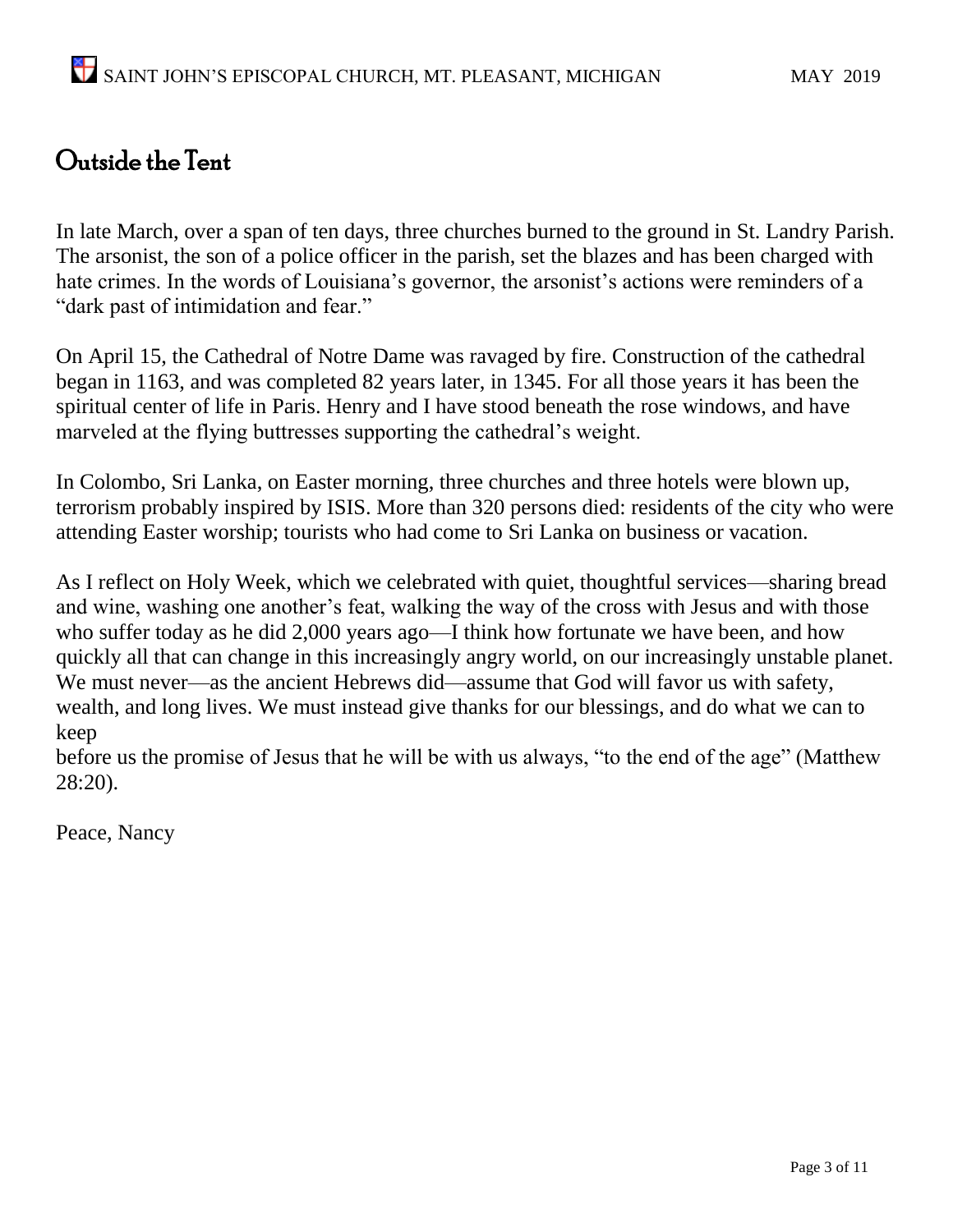

# May 2019 Sunday Lay Ministry

| <b>DATE</b>                                                                               | <b>LESSONS</b>                                                           | <b>PRAYERS</b>                                                  | <b>GREETERS</b>                             | <b>COFFEE</b><br><b>HOUR</b><br><b>HOSTS</b>             | <b>ACOLYTES</b>   | <b>ALTAR</b><br><b>GUILD</b>                 |
|-------------------------------------------------------------------------------------------|--------------------------------------------------------------------------|-----------------------------------------------------------------|---------------------------------------------|----------------------------------------------------------|-------------------|----------------------------------------------|
| May 5<br>3 Easter                                                                         | 8:00 a.m.<br>Barbara<br>Sheperdigian<br>10:00 a.m.<br><b>Ralph Baber</b> | 8:00 a.m.<br>Peg Hicks<br>$10:00$ a.m.<br>Mary Kiesgen          | Colin, Anne,<br>and Matthew<br>Alton        | Lynne<br>L'Hommedieu                                     | Rex Dingman       | Pamela<br>Dingman and<br>Harriett White      |
| Lectionary:                                                                               | Acts 9:1-6, (7-20)                                                       |                                                                 | Revelation 5:11-14                          | John 21:1-19                                             | Psalm 30          |                                              |
| May 12<br><b>4 Easter</b>                                                                 | 8:00 a.m.<br>Judy Wagley<br>10:00 a.m.<br>Mary Ellen<br>Cochrane         | 8:00 a.m.<br>Martha Rarick<br>10:00 a.m.<br>Sandy Wood          | <b>Sharon Bolton</b><br>and<br>Marcia David | <b>Sharon Bolton</b><br>and Elizabeth<br><b>Brockman</b> | Emma<br>Dingman   | Pamela<br>Dingman and<br>Harriett White      |
| Revelation 7:9-17<br>Acts 9:36-43<br>John 10:22-30<br>salm 23<br>Lect ary:                |                                                                          |                                                                 |                                             |                                                          |                   |                                              |
| May 19<br>5 Easter                                                                        | 8:00 a.m.<br>Candy<br>Henderson<br>10:00 a.m.<br>Tom Cochrane            | 8:00 a.m.<br>Carol Lauffer<br>10:00 a.m.<br>Nancy<br>Hartshorne | Tom and<br>Mary Ellen<br>Cochrane           | Colin, Anne,<br>and Matthew<br>Alton                     | <b>Adam Baker</b> | Lynne<br>L'Hommedieu<br>and Martha<br>Rarick |
| Lectionary:                                                                               | Acts 11:1-18                                                             | Revelation 21:1-6                                               | John 13:31-35                               | Psalm 148                                                |                   |                                              |
| May 26<br><b>6 Easter</b>                                                                 | 8:00 a.m.<br><b>Jim Thurston</b><br>10:00 a.m.<br>Henry Fulton           | 8:00 a.m.<br><b>Jim Thurston</b><br>10:00 a.m.<br>Henry Fulton  | David and<br>Jennifer<br>Dingman            | <b>Bernice Cole</b><br>and Laura<br>Cochrane             | Matthew<br>Kinney | Lynne<br>L'Hommedieu<br>and Martha<br>Rarick |
| Revelation 21:10, 22-22:5<br>Lectionary: Acts 16:9-15<br>John 14:23-29<br>or John 5:1-9   |                                                                          |                                                                 |                                             |                                                          |                   |                                              |
| June 2<br>7 Eastet                                                                        | $9:00$ a.m.<br>Steven<br>Berkshire                                       | $9:00$ a.m.<br>Joan Kadler                                      | Ford and<br>Pamela<br>Dingman               | Clancy and Pat<br>Delong                                 | Emma<br>Dingman   | Pamela<br>Dingman and<br>Peg Hicks           |
| Revelation 22:12-14,16-17,20-21<br>John 17:20-26<br>Psalm 97<br>Lectionary: Acts 16:16-34 |                                                                          |                                                                 |                                             |                                                          |                   |                                              |

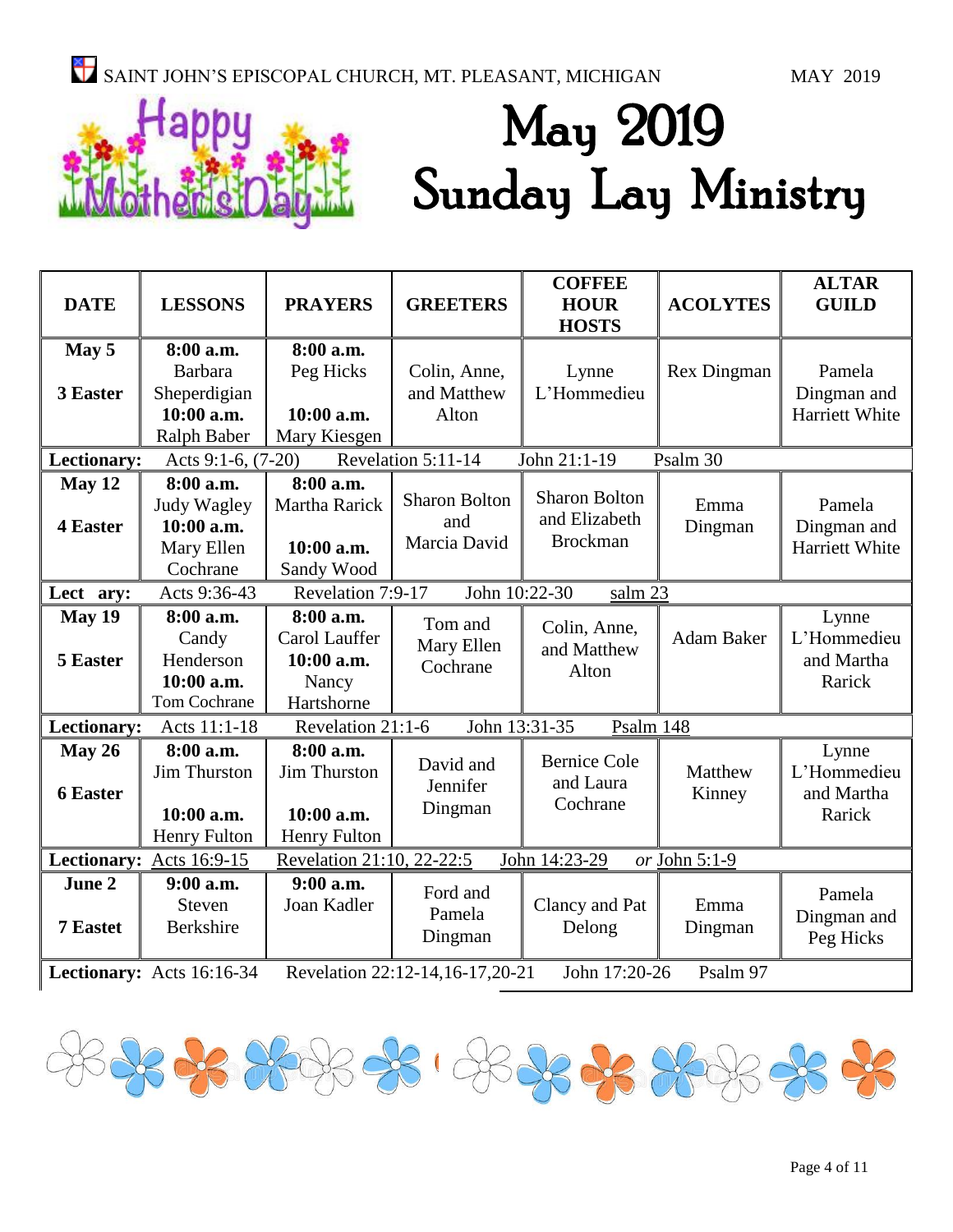| Sunday                                                                                                                                                                          | Monday7                                                                             | Tuesday                                                               |                | Wednesday                  | Thursday                                        |                 | Friday               |                | Saturday       |
|---------------------------------------------------------------------------------------------------------------------------------------------------------------------------------|-------------------------------------------------------------------------------------|-----------------------------------------------------------------------|----------------|----------------------------|-------------------------------------------------|-----------------|----------------------|----------------|----------------|
|                                                                                                                                                                                 |                                                                                     |                                                                       |                | May 1<br>6:30 p.m.<br>Yoga | 10 a.m. Tai Chi<br>5:30<br>Choir Rehearsal      | $\overline{2}$  | <b>Office Closed</b> | $\overline{3}$ | $\overline{4}$ |
| 3 Easter<br>May 5                                                                                                                                                               | 6                                                                                   |                                                                       | $\overline{7}$ | 8                          |                                                 | 9               |                      | 10             | 11             |
| 8 am Holy Eucharist<br>9 a mSunday School<br>10 a Choral Eucharist<br>10 am Pine River<br><b>Vestry Meeting</b><br>5:00 pm Eucharist at<br><b>Emmaus Monastery</b><br>5 pm Yoga | 9:30 am Staff Mtg.<br>12 Noon DOK<br>4 p.m.<br><b>Music Meeting</b><br>5:30 a.m.EfM | 10 a.m. Tai Chi<br>5:30 pm Yoga<br>7 p.m.<br>Compassionate<br>Friends |                | $6:30$ p.m.<br>Yoga        | 10 a.m. Tai Chi<br>5:30 p.m.<br>Choir Rehearsal |                 | <b>Office Closed</b> |                |                |
| $\overline{4}$ Easter<br>May 12                                                                                                                                                 | 13                                                                                  |                                                                       | 14             | 15                         |                                                 | 16              |                      | 17             | 18             |
| 8 am Holy Eucharist<br>9 am Sunday School<br>10 a Holy Eucharist<br>10 am Pine River<br>5 p.m. Eucharist at<br><b>Emmaus Monastery</b><br>5 p.m. Yoga                           | 4 p.m.<br><b>Music Meeting</b><br>5:30:p.m. EfM                                     | 10 a.m. Tai Chi<br>5:30 p.m. Yoga                                     |                | 6:30 p.m.<br>Yoga          | 10 a.m. Tai Chi<br>5:30 p.m.<br>Choir Rehearsal |                 | <b>Office Closed</b> |                |                |
| $\overline{5}$ Easter<br>May 19                                                                                                                                                 | $\overline{20}$                                                                     |                                                                       | 21             | $\overline{22}$            |                                                 | $\overline{23}$ |                      | 24             | 25             |
| 8 am Holy Eucharist<br>9 an Sunday School<br>10 a Holy Eucharist<br>5 pm. Holy Eucharist<br>at Emmaus Monastery<br>5 pm Yoga                                                    | 4 p.m.usic Meeting<br>5:30p.m. EfM                                                  | 10 a.m. Tai Chi<br>5:30 p.m. Yoga                                     |                | 6:30 p.m.<br>Yoga          | 10 a.m. Tai Chi<br>6:30p.m.<br>Choir Rehearsal  |                 | <b>Office Closed</b> |                |                |
| $6$ Easter<br>May 26                                                                                                                                                            | 27                                                                                  |                                                                       | 28             | 29                         |                                                 | 30              |                      | 31             | June 1         |
| 8 am Holy Eucharist<br>9 am Sunday School<br>10 am Holy Eucharist<br>5pm Potluck &<br><b>Eucharist at Emmaus</b><br>Monastery<br>5 pm Yoga                                      | 4 p.m.<br><b>Music Meeting</b><br>5:30:p.m. EfM                                     | 10 a.m. Tai Chi<br>5:30 p.m. Yoga                                     |                | 6:30 p.m.<br>Yoga          | 10 a.m. Tai Chi<br>5:30 p.m.<br>Choir Rehearsal |                 | <b>Office Closed</b> |                |                |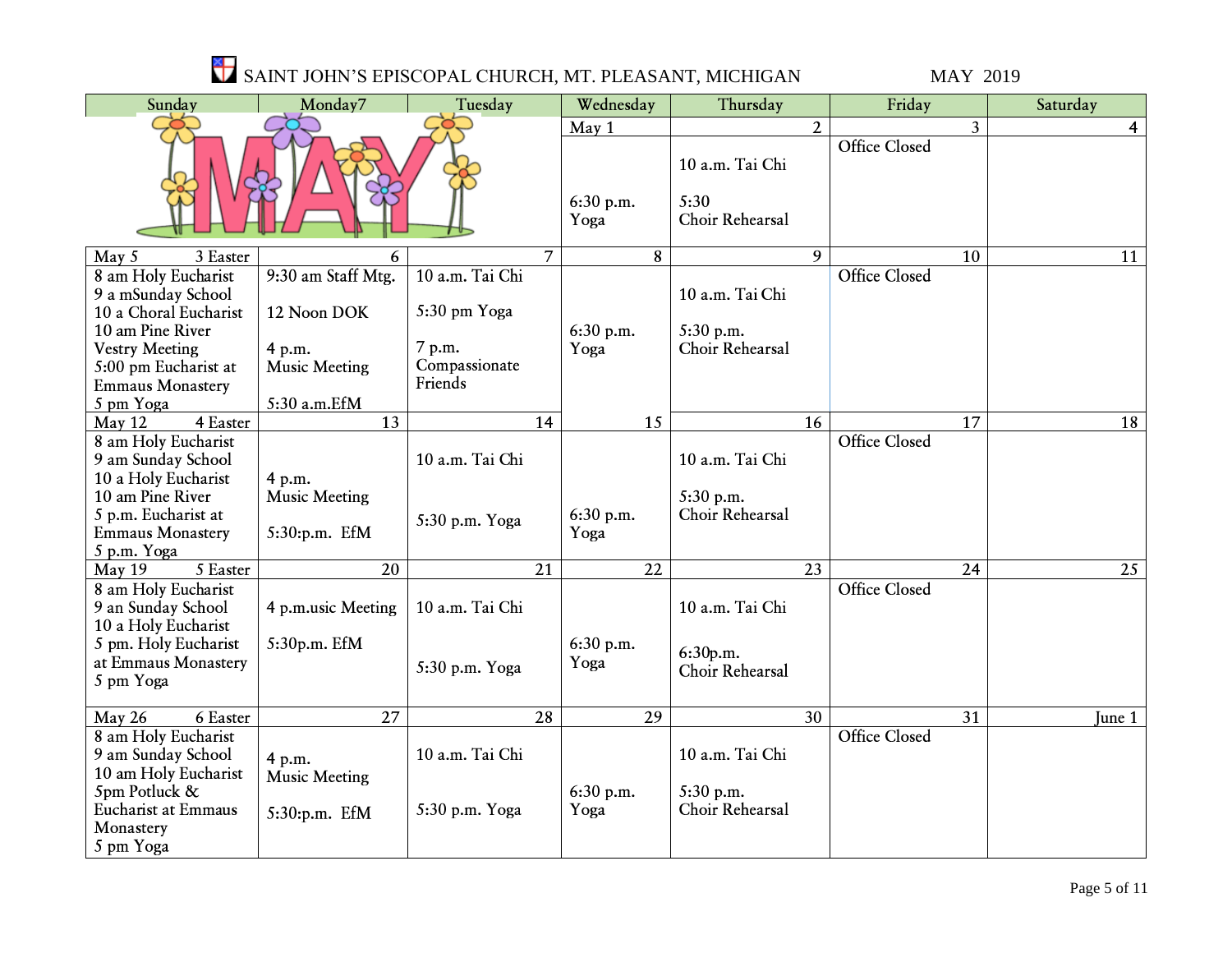**This is our Greeter/Coffee Hour Host Schedule—If you cannot serve on the date you were given, please exchange dates with someone else on the list and call the Parish Secretary at 773-7448**

**Greeters**



#### **May**

- Colin, Anne and Matthew Alton
- Sharon Bolton and Marcia David
- Tom and Mary Ellen Cochrane
- David and Jennifer Dingman

#### **June**

- Ford and Pamela Dingman
- Joan Kadler and Mary Kiesgen
- David, Nancy and Matthew Kinney
- Ulana Klymyshyn and Lynne L'Hommedieu
- Rod Leslie and Marian Matyn

### **July**

- Sharon Bolton and Marcia David
- Tom and Mary Ellen Cochrane
- David and Jennifer Dingman
- Ford and Pamela Dingman

**Coffee Hour Hosts**



#### **May**

- Lynne L'Hommedieu
- Sharon Bolton and Elizabeth Brockman
- Colin, Anne and Matthew Alton
- Bernice Cole and Laura Cochrane

#### **June**

- Clancy and Pat DeLong
- David and Jennifer Dingman
- Ford and Pamela Dingman
- Joan Kadler and Mary Kiesgen
- Lynne L'Hommedieu and Sandy Wood

### **July**

- Rod Leslie and Marian Matyn
- D.J. and Misha Proctor and Christi Brook
- Elizabeth Brockman and Bernice Cole
- Clancy and Pat DeLong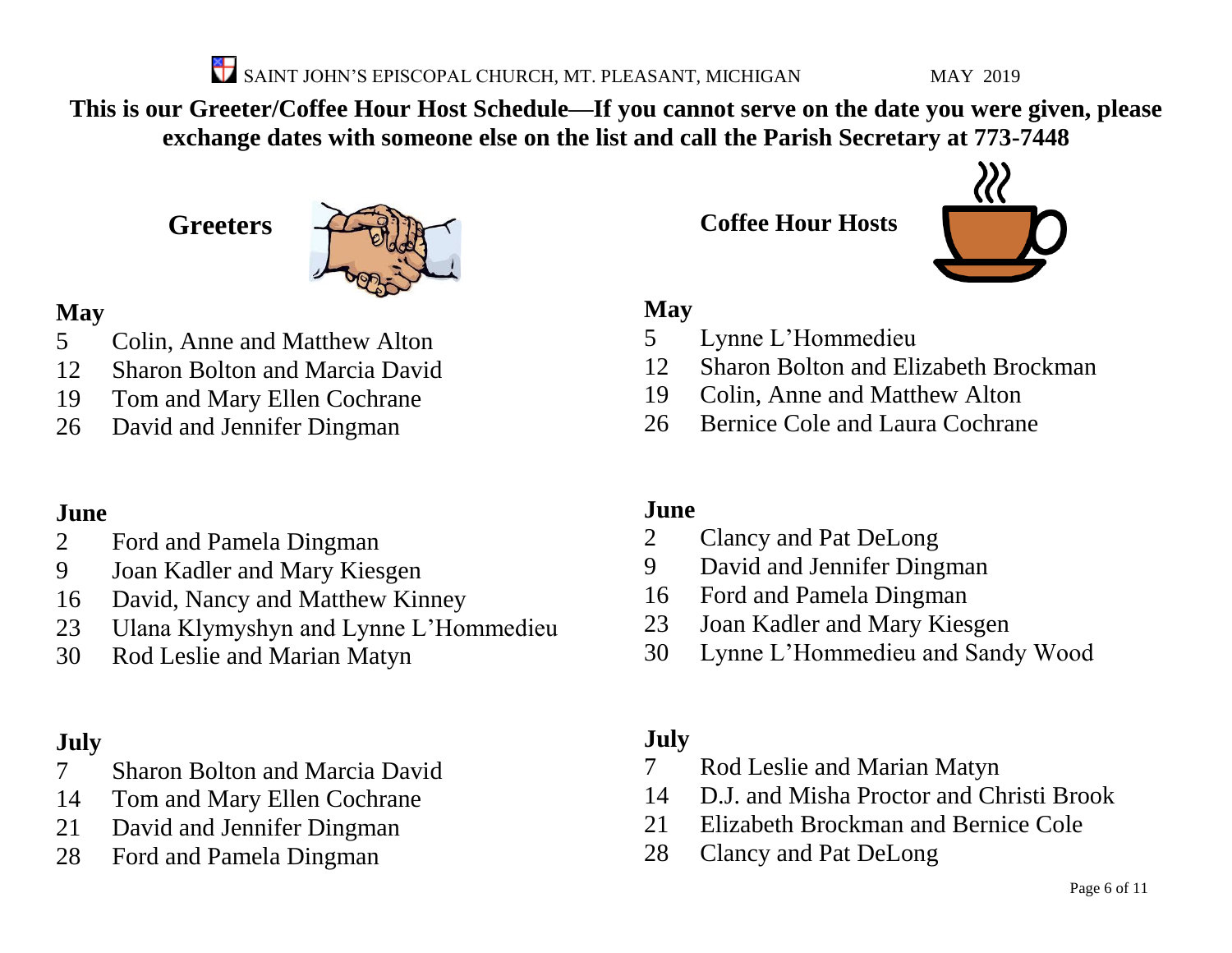#### **St. John's Episcopal Church Vestry Minutes, April 14, 2019**

Present are Adam Baker(clerk), David Shirley, Diane Stier, Harriett White, Ulana Klymyshyn, Tom Cochrane, Eric Vinceguerra, Clancy DeLong, Marcia David, Nancy Herman-Kinney.

Marcia moved to approve March minutes, Nancy seconded. Vestry approved. Diane completes her Pastoral Report.

Adam completed the Search Committee Report. Eric urged Search Committee to try to get the survey out before summer.

Nancy completed report of Building and Grounds. Marcia's son replaced the auger in the snowblower.

Clancy completed the financial report. Revenue is slightly down from where it should be. Expenses are pretty much in line. The new computer is installed and his running.

Nancy mentioned that she does not have any concrete proposals for security.

David reported that there is a question of whether we will have rummage sale in June and who is going to spearhead it. Karen decided to bow out this year, search is on for anyone who wishes to take it up.

David reported that some parishioners offered to gift a drop=down screen and a ceiling projector. A volunteer is needed to explore costs. Eric offered to look into different models and their costs.

To avoid having Vestry meet on Mother's Day, next meeting is scheduled for May 5. Marcia proposes Church pay for the costs to send the 5 interested parishioners to the Parish Development Program in Midland starting May 4th. Harriet seconded, Vestry approved.

Ulana moved Vestry adjourns, Eric seconded. Vestry adjourned.

Faithfully submitted, Adam Baker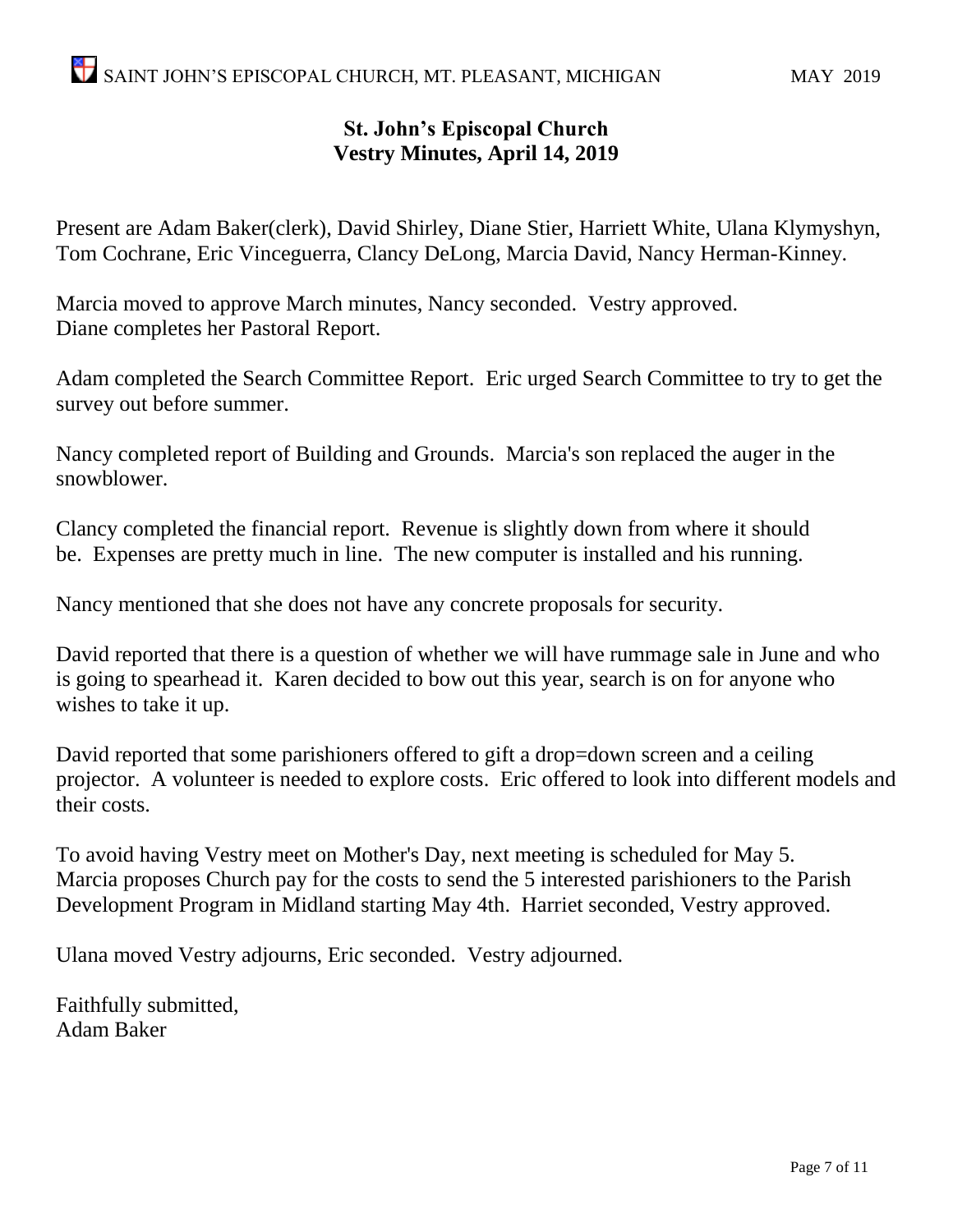#### SAINT JOHN'S EPISCOPAL CHURCH, MT. PLEASANT, MICHIGAN MAY 2019 **March 2019 Financial Report**

Below is a summary of operating fund activity through the end of March (25.00%).

Unrestricted operating fund receipts................................................\$ 39,876.86 (21.75% of budget) Unrestricted operating fund expenditures...........................................41,673.03 (28.07% of budget)

#### **Operating fund receipts over (under) expenditures................... \$ (1,796.17)**

Anticipated pledged income fell short of expectations in March. Expenses were a bit high due to the timing of one-time expenses

As always, please make sure that your pledges and Capital Fund gifts are up to date.

#### **Cash balances on March 31, 2019 are as follows:**

| Capital Campaign funds balance on March 1, 201912,930.30  |  |
|-----------------------------------------------------------|--|
| Capital Campaign funds balance on March 31, 201911,069.90 |  |

#### **Capital Fund Activity For March:**

 **Net Activity ..................................................... (1,860.40)**

#### **BUILDING PROJECT**

| Non-Capitalized Expenses (Bank Fees/Interest) 20,854.32 |  |
|---------------------------------------------------------|--|

|--|--|--|--|

Anticipated Expenses:

#### **TOTAL PROJECT COST.....................................475,910.92**

#### Clancy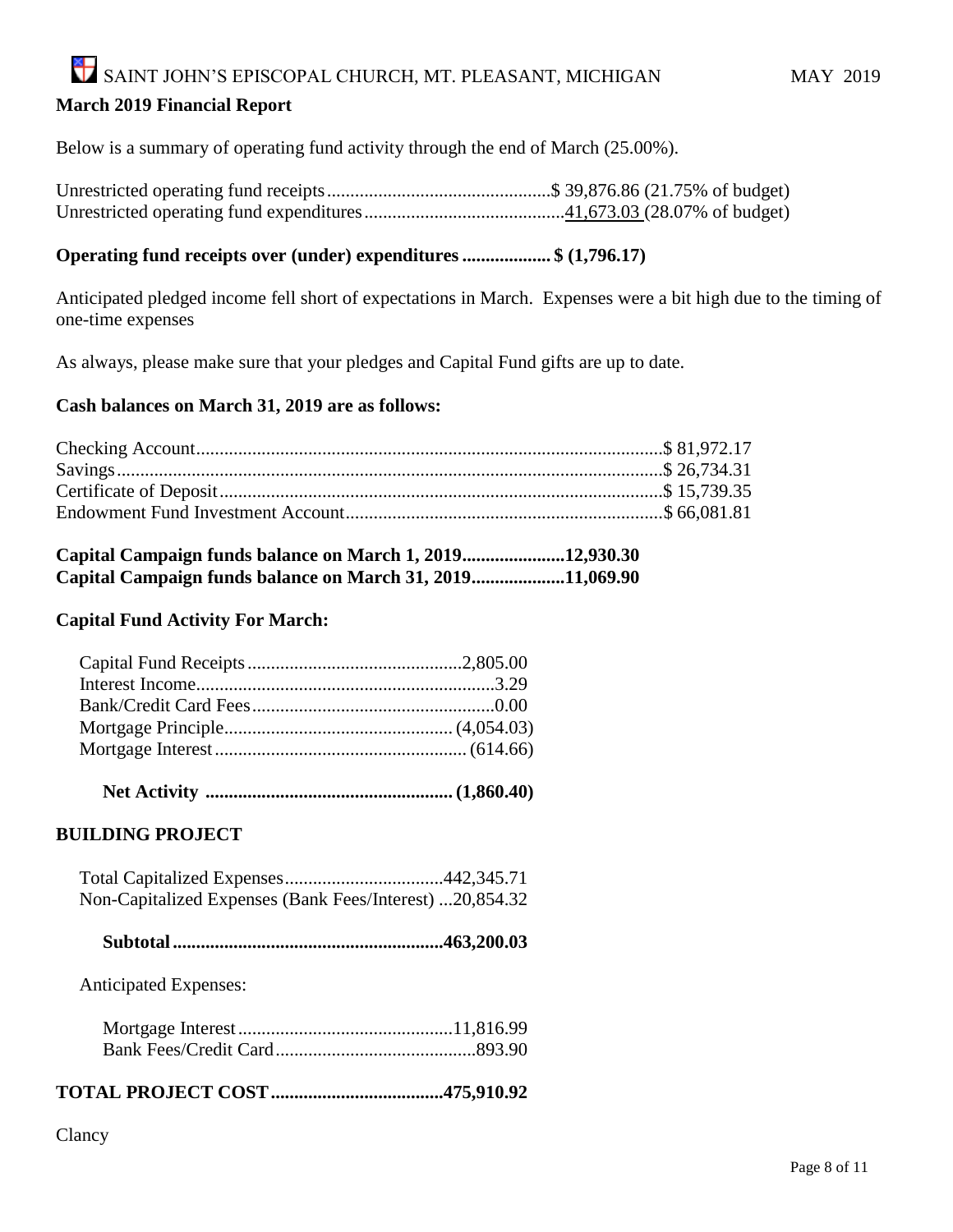#### **ANGLICAN WORTHIES**

343. Arnold, Matthew (1822-1888) May 2019 Poet & essayist (pt. vi)

In our last essay on Arnold we will deal with his extremely modern attitude toward religion, particularly Christianity, as he viewed it toward the end of the Victorian period. His ideas were developed in four books of the 1870s, principally—St. Paul and Protestantism (1870), and Literature and Dogma (1873).

Alarmed by the growing strength of Dissent and evangelicalism in the middle class, Arnold believed that the power of Christianity to enlighten the citizens of the kingdom and strengthen their faith was waning. He was obviously influenced by the recent developments in science, especially Darwin, and the revelations of German biblical criticism. From this he came to the conclusion that dogma or any theology that drew its strength from the supernatural elements of traditional Christianity was no longer operative or productive of the satisfaction of everyday life. We know from what he wrote in Culture and Anarchy (1869) that what he desired for England was "enlightenment," which could be attained only by a knowledge of the best that was known and thought in the world, which included Christian texts but not limited to them.

So where did the Bible fit in? D.C. Somervell believed that "Arnold was profoundly convinced of the value of the Bible, its moral teaching and literary splendor, as an element making for stability and dignity in the life of the nation." But he was skeptical of its content. In particular this would be the Pauline epistles. In other words, the Holy Scriptures were not to be taken as dogma but, as \*Coleridge had said years before, as literature. Arnold believed that the Holy Scriptures could no longer stand up against any scientific inquiry, especially the more we learned about their "historical" context. What, then, were its values? Arnold thought the prophets of the Old Testament were effective, not for their theology, but for their morality.

David Edwards said that Arnold did not think that it was at all possible talk about, or to know about, any reality beyond our experience in the world. In other words, Arnold had become an eighteenth-century skeptic, much like David Hume. "Thus," Edwards continues, "any awe, gratitude, we have felt for a transcendent God was misplaced. In the best of circumstances, men should be able to understand, accept, and enjoy their true condition without recourse in the remnant of Christianity." But Somervell placed Arnold "on the outermost fringe of Broad Churchmanship. . . a part of a growing member of those who had lost their faith, but could not be content to be without it; who retained, as it were, a fervent faith that faith was possible and necessary for man and might yet again be possible for them," citing Arnold's former friend Arthur Hugh \*Clough as an example.

What remained? While retaining the Bible for its literary value, Arnold was divorcing morality, the more necessary value, from Christian validity. While he understood that men like himself had experienced something beyond themselves, some transcendent phenomenon, what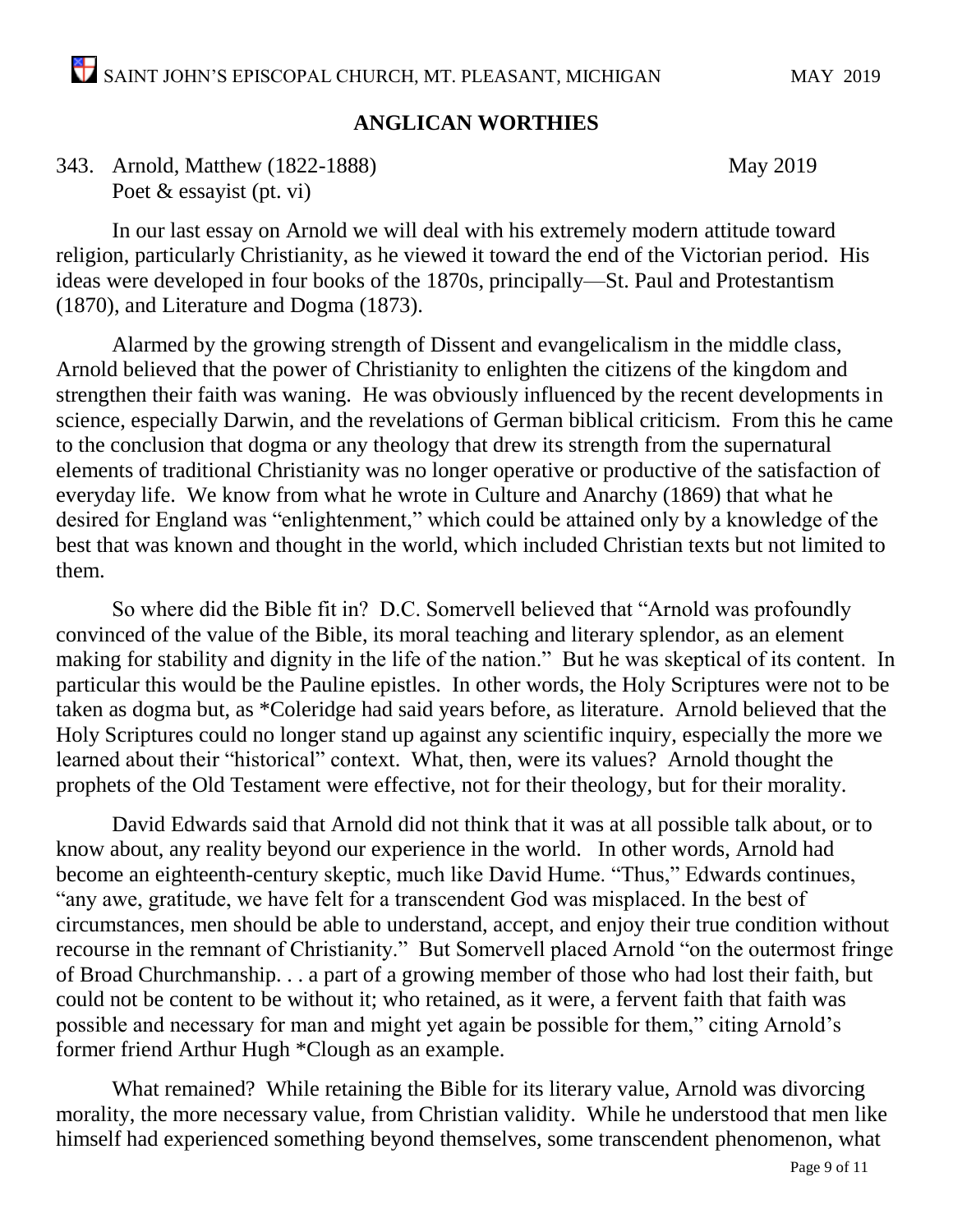Ronald Rolhiser calls "the holy longing," what was more important, from Old Testament times, was the moral imperative, even more than the imaginative feeling. If faith was dying, morality had to survive. He said, "All sincere religion does something for the spirit, raises a man out of the bondage of his mainly bestial part, and saves him." But Arnold believed that religion was simply morality with emotion; as Lionel Trilling put it, "the connection of imagination with conduct." Experience showed that righteousness produced "certain good effects"; in this regard, experience was the teacher, not revelation, not the law, not authority. This is why Arnold claimed that religion, "while claiming far less for itself than orthodoxy, could still be important and effective." Implied in his remarks is a belief that even though we cannot prove that God exists, we live in a moral universe in which men act best who believe the universe acts with them: "Man likes to imagine there is some power [that] embodies the purpose of the universe, a moral telos.... This cannot be proved, but it needs only to be believed, a matter of habit and convenience."

Reflecting on the narrow nature of evangelical theology, Arnold truly believed that "real of most men depended. . . on an enlightenment of the spirit," not religious faith; similarly, he believed the secular was capable of revealing the meaning of life. Even though God was "the power not of ourselves that made for righteousness," our own moral being was our greater responsibility, not faith. At the center of one's emotional life was the moral life, not faith; if the ground of our religious life was undercut in any way—as it surely seemed to be—the moral life had to survive.

Did we need the church after all, its cathedrals, the liturgy and beautiful music, the thousand charming parishes all over England? Yes, for worship, for moral grounding, for the teaching of righteousness, as ethical edifices. Arnold viewed the Established Church, in Trilling's view, as "a great national society for the propagation of what is commonly called 'goodness,' and further, he believed the Anglican Communion best for this because of its traditions and dogmatic flexibility. The future of Christianity depended on it ability to resist doctrine!

Arnold could not maintain that Christianity was true; he could only allege that Christianity contained the highest moral law. Christianity was "natural," it was "lovely,'" it provided a literary beauty serving the highest good; it conveyed "moral" truth. Edwards called Arnold "the secular \*Newman, the churchgoer's George Eliot."

Arnold's last set of essays dealt with his first love, the English poets. In 1882 he retired from the Department of Education and received a pension of £250, which he tried to refuse. He was experiencing some cardiac issues. Nevertheless, in 1883 he made the first of two trips to this country to lecture—and discover democracy. He was already well known here; he was greeted at the dock in New York by Andrew Carnegie, of all people, and met the literary lights of this country. (Whitman's poetry, he thought, had no future; he admired Twain.) His lectures were not fully appreciated because his voice and accent proved hard to understand. His daughter, however, fell in love and did not return with him. On his second visit, 1886, she was married and pregnant. In 1888 she returned to England with her child. Arnold went to Liverpool to meet the boat. In his enthusiasm he leaped over the fence—and fell dead on the ground.

His headstone reads simply, "the son of Thomas Arnold." --- hlf